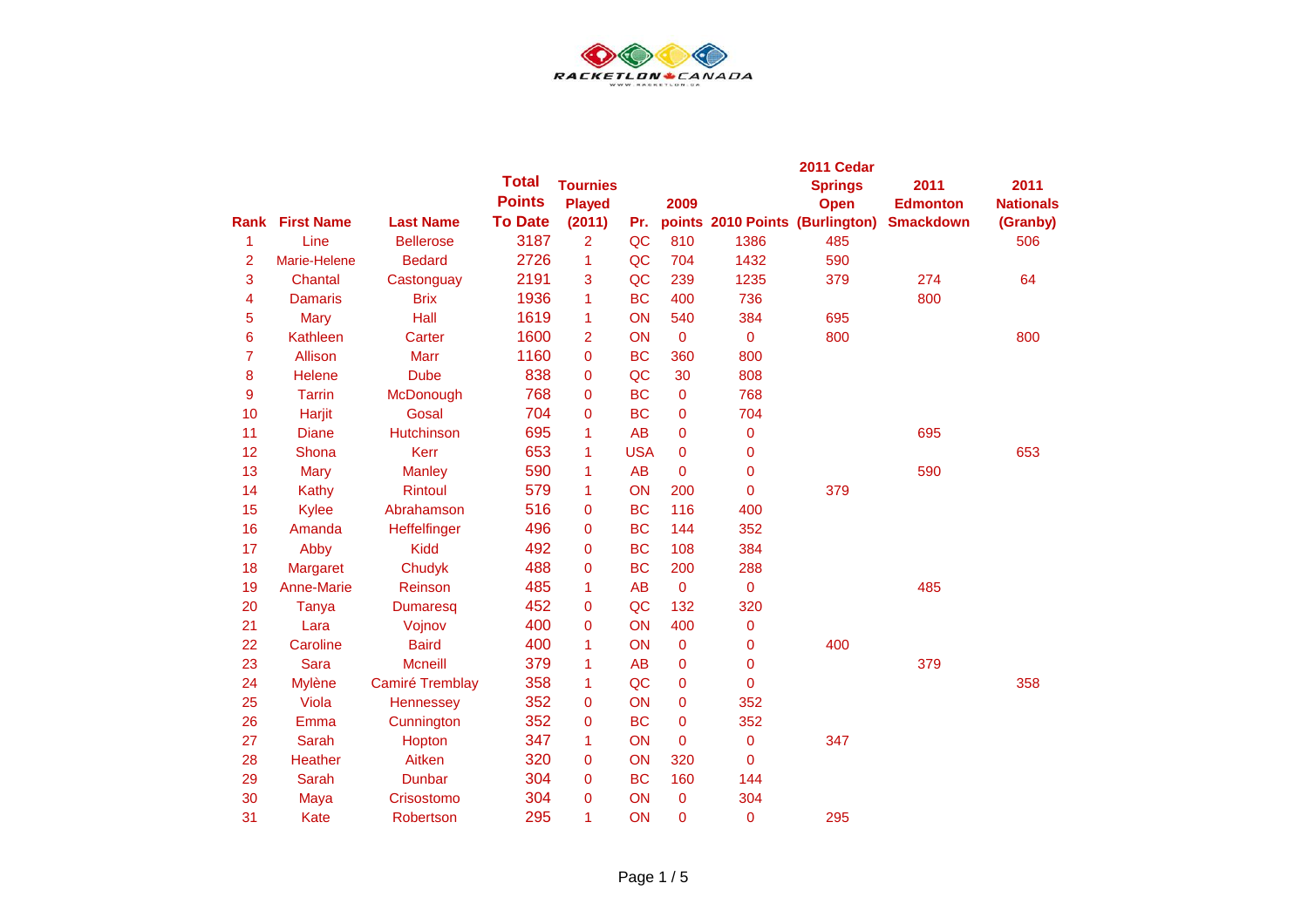

| 32 | Lenore            | Hodgson          | 288 | 0           | <b>BC</b> | 288         | $\mathbf 0$    |     |     |     |
|----|-------------------|------------------|-----|-------------|-----------|-------------|----------------|-----|-----|-----|
| 33 | Ann               | Duggan           | 288 | 0           | <b>BC</b> | $\pmb{0}$   | 288            |     |     |     |
| 34 | Maegen            | <b>Giltrow</b>   | 288 | 0           | <b>BC</b> | $\mathbf 0$ | 288            |     |     |     |
| 35 | Sandra            | Hoole            | 288 | 0           | <b>BC</b> | $\pmb{0}$   | 288            |     |     |     |
| 36 | Helen             | <b>Nichol</b>    | 264 | 0           | ON        | 264         | 0              |     |     |     |
| 37 | Liz               | Fedryk           | 248 | 0           | ON        | 248         | $\mathbf 0$    |     |     |     |
| 38 | Alicia            | Opatowski        | 242 | 1           | ON        | $\mathbf 0$ | $\mathbf 0$    | 242 |     |     |
| 39 | Jenny             | <b>Kue</b>       | 216 | 0           | ON        | 216         | $\overline{0}$ |     |     |     |
| 40 | <b>Mariette</b>   | Lincoln          | 211 | 1           | ON        | $\mathbf 0$ | $\mathbf 0$    |     |     | 211 |
| 41 | Jamie             | Laird            | 200 | 0           | <b>AB</b> | 200         | $\mathbf 0$    |     |     |     |
| 42 | Judy              | Liu              | 200 | $\mathbf 0$ | <b>BC</b> | $\pmb{0}$   | 200            |     |     |     |
| 43 | <b>Tara</b>       | Chawla           | 200 | 0           | <b>MB</b> | $\pmb{0}$   | 200            |     |     |     |
| 44 | Marci             | <b>Sier</b>      | 192 | 0           | ON        | 192         | $\mathbf 0$    |     |     |     |
| 45 | Katie             | <b>Huston</b>    | 192 | 0           | <b>BC</b> | $\pmb{0}$   | 192            |     |     |     |
| 46 | Angela            | Ricci            | 190 | 1           | ON        | $\pmb{0}$   | 0              | 190 |     |     |
| 47 | Dasha             | Reddy            | 190 | 1           | ON        | 0           | 0              | 190 |     |     |
| 48 | Kathleen          | Lougheed         | 180 | 0           | <b>AB</b> | 180         | $\mathbf 0$    |     |     |     |
| 49 | <b>Sara</b>       | <b>Griffiths</b> | 180 | 0           | ON        | 180         | $\overline{0}$ |     |     |     |
| 50 | Jessica           | <b>Schafer</b>   | 180 | 0           | <b>BC</b> | 180         | $\overline{0}$ |     |     |     |
| 51 | Josee             | Paris            | 176 | 0           | <b>BC</b> | $\pmb{0}$   | 176            |     |     |     |
| 52 | Caroline          | <b>Berka</b>     | 176 | 0           | <b>BC</b> | 0           | 176            |     |     |     |
| 53 | <b>Kate</b>       | Wood             | 174 | 0           | <b>MB</b> | $\pmb{0}$   | 174            |     |     |     |
| 54 | <b>Dianne</b>     | Lougheedkeefe    | 169 | 1           | <b>AB</b> | $\mathbf 0$ | $\mathbf 0$    |     | 169 |     |
| 55 | Sue               | Fleming          | 160 | $\mathbf 0$ | ON        | 160         | $\mathbf 0$    |     |     |     |
| 56 | Evonne            | Whelan           | 160 | 0           | <b>AB</b> | 160         | $\overline{0}$ |     |     |     |
| 57 | Rachel            | Hinton           | 147 | 0           | <b>MB</b> | $\mathbf 0$ | 147            |     |     |     |
| 58 | <b>Claire</b>     | Allison          | 144 | 0           | <b>AB</b> | 144         | $\overline{0}$ |     |     |     |
| 59 | May               | Leong            | 144 | 0           | <b>BC</b> | $\pmb{0}$   | 144            |     |     |     |
| 60 | Jane              | Cunnington       | 144 | 0           | <b>BC</b> | $\pmb{0}$   | 144            |     |     |     |
| 61 | Lizette           | Greyling         | 144 | 0           | <b>BC</b> | $\pmb{0}$   | 144            |     |     |     |
| 62 | <b>Debbie</b>     | Little           | 132 | 0           | ON        | 132         | 0              |     |     |     |
| 63 | <b>Mary Ellen</b> | Polock           | 132 | 0           | <b>AB</b> | 132         | $\mathbf 0$    |     |     |     |
| 64 | Caroline          | <b>Venters</b>   | 132 | 0           | <b>BC</b> | 132         | $\mathbf 0$    |     |     |     |
| 65 | <b>Tory</b>       | <b>Tronrud</b>   | 124 | 0           | <b>BC</b> | 124         | $\mathbf 0$    |     |     |     |
| 66 | Kathy             | <b>Brislin</b>   | 124 | 0           | ON        | 124         | $\mathbf 0$    |     |     |     |
| 67 | Pam               | <b>Berry</b>     | 124 | 0           | <b>AB</b> | 124         | $\overline{0}$ |     |     |     |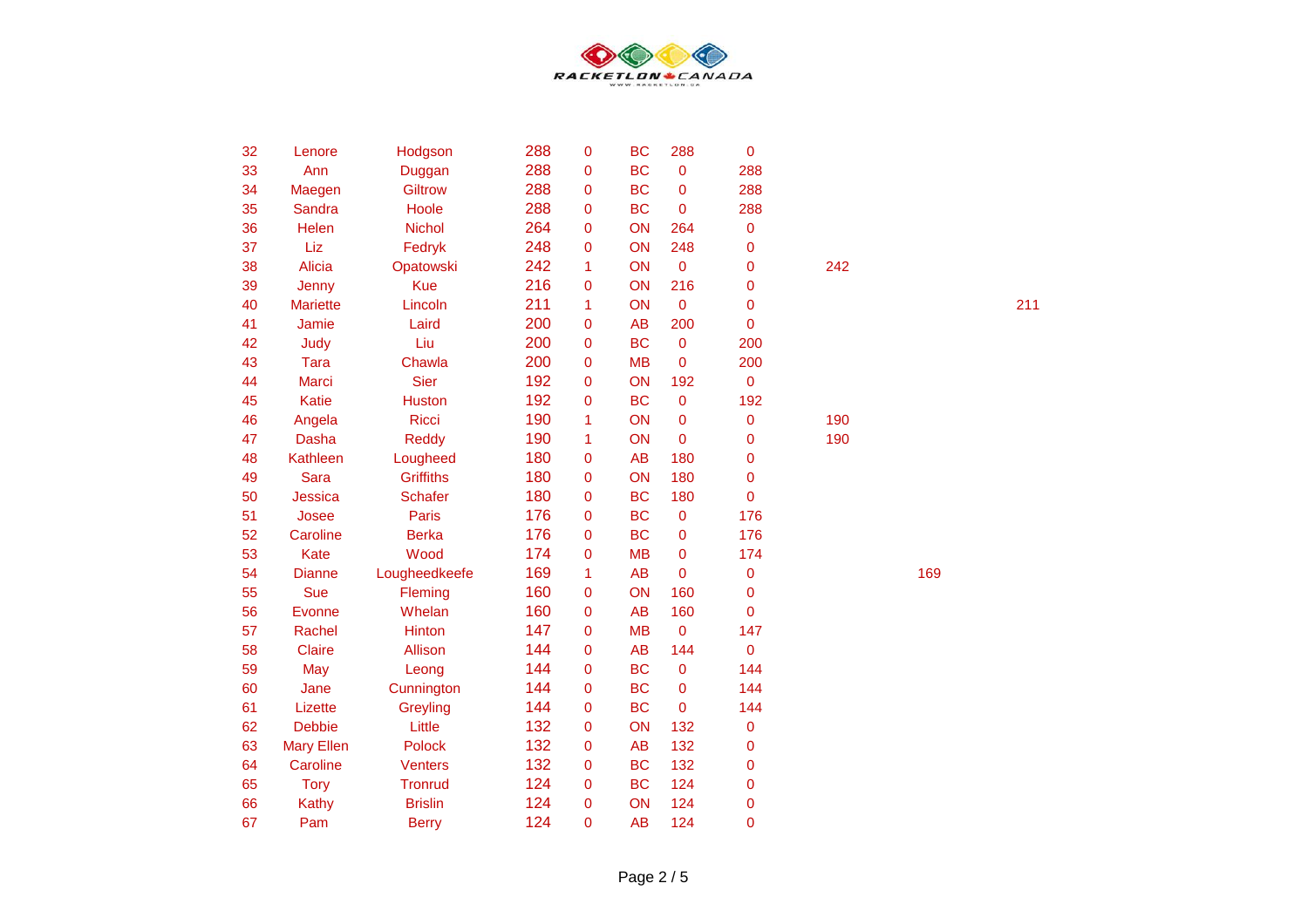

| 68  | <b>Maude</b>    | <b>Chabot-Petitgrew</b> | 121            | $\overline{0}$ | QC        | $\overline{0}$ | 121            |
|-----|-----------------|-------------------------|----------------|----------------|-----------|----------------|----------------|
| 69  | <b>Menaz</b>    | Lutfi                   | 117            | $\overline{0}$ | QC        | $\overline{0}$ | 117            |
| 70  | <b>Jennifer</b> | Hill                    | 116            | 0              | <b>AB</b> | 116            | 0              |
| 71  | <b>Kirsten</b>  | Lowery                  | 108            | 0              | <b>BC</b> | 108            | 0              |
| 72  | Sonia           | Poon                    | 108            | $\overline{0}$ | <b>AB</b> | 108            | 0              |
| 73  | Valerie         | <b>Duchesneau</b>       | 103            | $\overline{0}$ | QC        | 103            | 0              |
| 74  | <b>Bernice</b>  | Shippam                 | 100            | $\overline{0}$ | <b>BC</b> | 100            | $\overline{0}$ |
| 75  | Lisa            | Poole                   | 100            | $\overline{0}$ | <b>AB</b> | 100            | 0              |
| 76  | Lizzy           | <b>Simmons</b>          | 96             | 0              | <b>BC</b> | 96             | 0              |
| 77  | Chelcia         | Petersen                | 96             | $\overline{0}$ | <b>AB</b> | 96             | $\overline{0}$ |
| 78  | <b>Sylvie</b>   | <b>Martin</b>           | 95             | $\overline{0}$ | QC        | $\mathbf 0$    | 95             |
| 79  | <b>Diannem</b>  | Maing                   | 92             | $\overline{0}$ | ON        | 92             | $\mathbf 0$    |
| 80  | <b>Beth</b>     | <b>Riley</b>            | 92             | $\mathbf 0$    | <b>AB</b> | 92             | 0              |
| 81  | <b>Michelle</b> | Casarella               | 88             | 0              | ON        | 88             | 0              |
| 82  | Dory            | Smyth                   | 88             | $\overline{0}$ | <b>AB</b> | 88             | $\mathbf 0$    |
| 83  | <b>Felicity</b> | <b>Guest</b>            | 85             | 1              | ON        | $\mathbf 0$    | $\overline{0}$ |
| 84  | <b>Danielle</b> | Letourneau              | 84             | $\overline{0}$ | <b>AB</b> | 84             | 0              |
| 85  | Patty           | Shannon                 | 80             | $\overline{0}$ | <b>AB</b> | 80             | $\mathbf 0$    |
| 86  | <b>Karen</b>    | <b>Torstensen</b>       | 76             | $\overline{0}$ | <b>AB</b> | 76             | $\overline{0}$ |
| 87  | Lisa            | O'Hara                  | 72             | $\overline{0}$ | <b>AB</b> | 72             | $\overline{0}$ |
| 88  | Dana            | Lougheed                | 64             | $\overline{0}$ | <b>AB</b> | 64             | 0              |
| 89  | M.              | Ploit                   | 64             | 1              | <b>AB</b> | $\pmb{0}$      | 0              |
| 90  | <b>Kim</b>      | <b>Silye</b>            | 60             | 0              | <b>AB</b> | 60             | $\overline{0}$ |
| 91  | Jacquie         | <b>Hughes</b>           | 56             | $\overline{0}$ | <b>AB</b> | 56             | 0              |
| 92  | <b>Bev</b>      | Prieur                  | 52             | $\overline{0}$ | <b>AB</b> | 52             | 0              |
| 93  | <b>Mary</b>     | <b>Harris</b>           | 48             | 0              | <b>AB</b> | 48             | 0              |
| 94  | Haleigh         | Petersen                | 44             | 0              | <b>AB</b> | 44             | 0              |
| 95  | Joanne          | <b>Hruska</b>           | 40             | $\overline{0}$ | <b>AB</b> | 40             | $\overline{0}$ |
| 96  | <b>Isabelle</b> | <b>Ducheneau</b>        | 29             | 0              | QC        | 29             | $\overline{0}$ |
| 97  | Vivian          | Lee                     | 16             | $\overline{0}$ | QC        | $\mathbf 0$    | 16             |
| 98  | Jeanne          | Vangeenhoven            | 16             | 0              | QC        | $\mathbf 0$    | 16             |
| 99  | <b>Helene</b>   | Genier                  | 14             | 0              | QC        | 0              | 14             |
| 100 | Josee           | <b>Ruelland</b>         | 12             | $\overline{0}$ | QC        | $\mathbf 0$    | 12             |
| 101 | Valerie         | Michaud                 | 10             | $\overline{0}$ | QC        | $\mathbf 0$    | 10             |
| 102 | <b>Katelin</b>  | <b>Dejak</b>            | 1              | $\overline{0}$ | <b>BC</b> | 1              | 0              |
| 103 | Alexandra       | O'Brien                 | $\overline{0}$ | $\overline{0}$ | <b>BC</b> | $\overline{0}$ | 0              |

64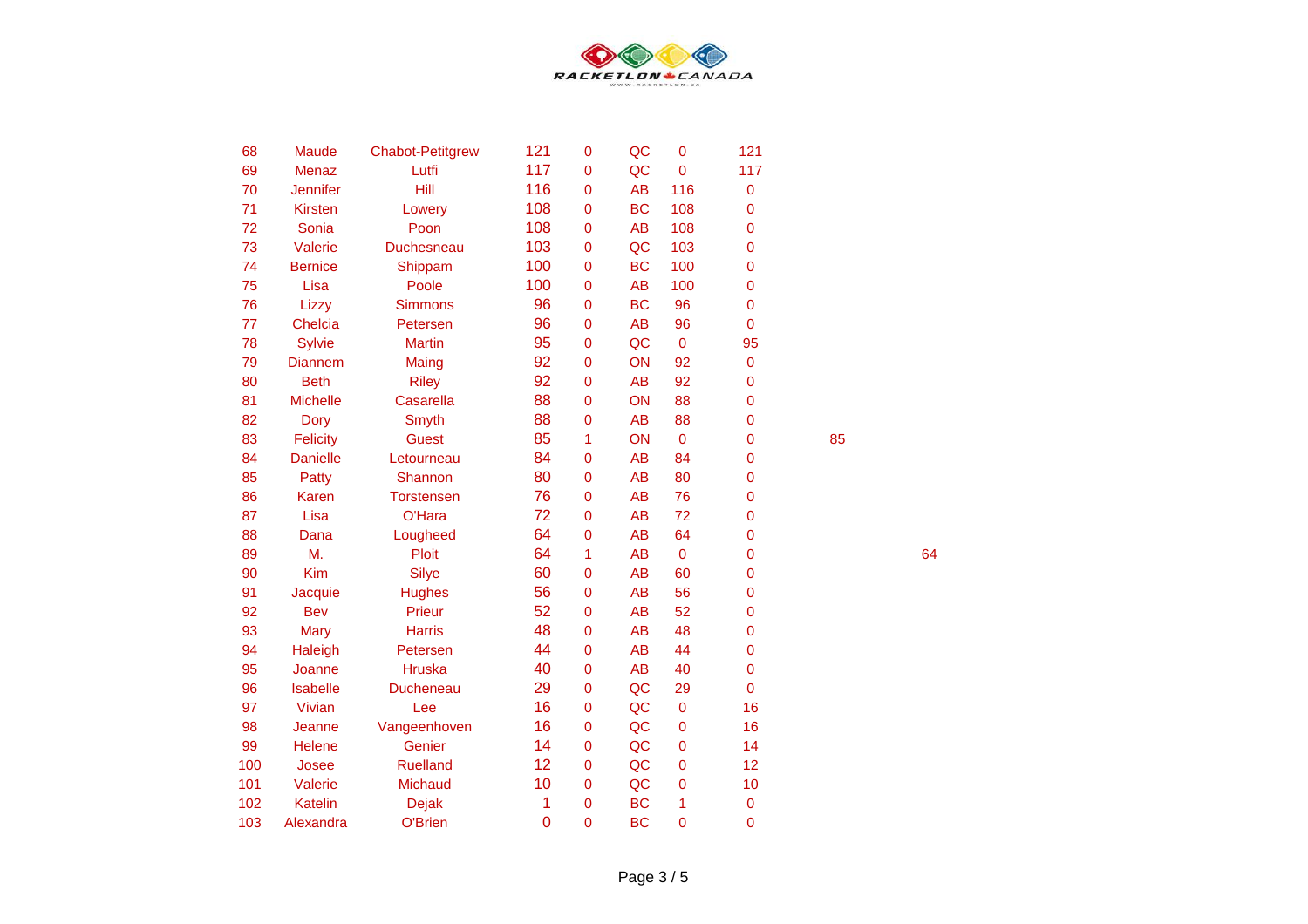

| 104 | Man Lee         | Lam              | 0              | $\overline{0}$ | <b>BC</b> | $\mathbf 0$    | 0              |
|-----|-----------------|------------------|----------------|----------------|-----------|----------------|----------------|
| 105 | Liza            | <b>Zacharias</b> | 0              | $\overline{0}$ | <b>BC</b> | $\mathbf 0$    | 0              |
| 106 | Jennifer        | <b>Powles</b>    | 0              | $\overline{0}$ | ON        | $\mathbf 0$    | $\overline{0}$ |
| 107 | Annette         | White            | 0              | 0              | ON        | 0              | $\overline{0}$ |
| 108 | <b>Rosalind</b> | Aitken           | 0              | $\overline{0}$ | ON        | 0              | 0              |
| 109 | Flora           | Chin             | 0              | $\mathbf 0$    | <b>BC</b> | $\mathbf 0$    | $\overline{0}$ |
| 110 | Rachel          | Au               | 0              | $\overline{0}$ | <b>BC</b> | $\overline{0}$ | $\overline{0}$ |
| 111 | Wendy           | Shippam          | 0              | $\overline{0}$ | <b>BC</b> | $\overline{0}$ | $\overline{0}$ |
| 112 | Chantal         | Racicot          | 0              | 0              | QC        | $\mathbf 0$    | $\mathbf 0$    |
| 113 | <b>Martha</b>   | <b>Mackay</b>    | 0              | $\overline{0}$ | ON        | $\overline{0}$ | $\overline{0}$ |
| 114 | Marie-Claude    | Lamy             | 0              | $\mathbf 0$    | QC        | $\overline{0}$ | $\overline{0}$ |
| 115 | <b>Sarah</b>    | <b>Stuart</b>    | $\mathbf 0$    | $\mathbf 0$    | ON        | $\mathbf 0$    | $\mathbf 0$    |
| 116 | <b>Michelle</b> | Casarella        | 0              | $\mathbf 0$    | <b>BC</b> | $\mathbf 0$    | $\mathbf 0$    |
| 117 | Helena          | Whyte            | 0              | 0              | ON        | 0              | 0              |
| 118 | Georgina        | Price            | 0              | $\overline{0}$ | <b>BC</b> | $\mathbf 0$    | $\overline{0}$ |
| 119 | Laurence        | <b>Millet</b>    | 0              | $\mathbf 0$    | <b>BC</b> | $\mathbf 0$    | $\overline{0}$ |
| 120 | <b>Thirell</b>  | <b>Trottier</b>  | 0              | 0              | <b>BC</b> | $\overline{0}$ | $\overline{0}$ |
| 121 | <b>Haley</b>    | Calder           | 0              | $\mathbf 0$    | <b>BC</b> | $\mathbf 0$    | $\overline{0}$ |
| 122 | Carol           | O'Brien          | $\overline{0}$ | $\mathbf 0$    | <b>BC</b> | $\mathbf 0$    | $\overline{0}$ |
| 123 | <b>Jennifer</b> | Fritz            | $\overline{0}$ | $\overline{0}$ | <b>BC</b> | $\overline{0}$ | $\overline{0}$ |
| 124 | Kim             | Petit            | 0              | $\overline{0}$ | QC        | $\overline{0}$ | $\overline{0}$ |
| 125 | Sonya           | Jayeseelan       | 0              | $\overline{0}$ | ON        | $\overline{0}$ | $\overline{0}$ |
| 126 | Leah            | <b>Desbarres</b> | 0              | $\overline{0}$ | ON        | 0              | $\overline{0}$ |
| 127 | <b>Alex</b>     | <b>Bruce</b>     | 0              | $\overline{0}$ | ON        | $\overline{0}$ | $\overline{0}$ |
| 128 | Abran           | <b>Ghislaine</b> | $\mathbf 0$    | $\mathbf 0$    | QC        | $\overline{0}$ | $\mathbf 0$    |
| 129 | Kathy           | Cowper           | 0              | $\mathbf 0$    | QC        | 0              | $\mathbf 0$    |
| 130 | Lizzy           | <b>Smart</b>     | 0              | 0              | ON        | $\mathbf 0$    | $\mathbf 0$    |
| 131 | <b>Claire</b>   | <b>Barker</b>    | 0              | $\overline{0}$ | ON        | $\overline{0}$ | $\overline{0}$ |
| 132 | <b>Terry</b>    | Cunningham       | 0              | $\overline{0}$ | <b>BC</b> | $\mathbf 0$    | $\overline{0}$ |
| 133 | <b>Sylvie</b>   | Leveille         | 0              | 0              | QC        | $\overline{0}$ | $\overline{0}$ |
| 134 | <b>Sabrina</b>  | <b>Ng</b>        | 0              | $\mathbf 0$    | <b>BC</b> | $\mathbf 0$    | $\overline{0}$ |
| 135 | <b>Melissa</b>  | <b>Nixon</b>     | 0              | $\overline{0}$ | <b>BC</b> | $\mathbf 0$    | 0              |
| 136 | Julie           | Forget           | 0              | $\overline{0}$ | QC        | $\mathbf 0$    | $\overline{0}$ |
| 137 | <b>Jennifer</b> | <b>Thomas</b>    | 0              | 0              | <b>BC</b> | $\mathbf 0$    | $\overline{0}$ |
| 138 | <b>Debbie</b>   | Simpson          | 0              | 0              | <b>BC</b> | $\mathbf 0$    | $\overline{0}$ |
| 139 | Alanna          | <b>Kriz</b>      | $\overline{0}$ | $\mathbf 0$    | ON        | $\overline{0}$ | $\overline{0}$ |